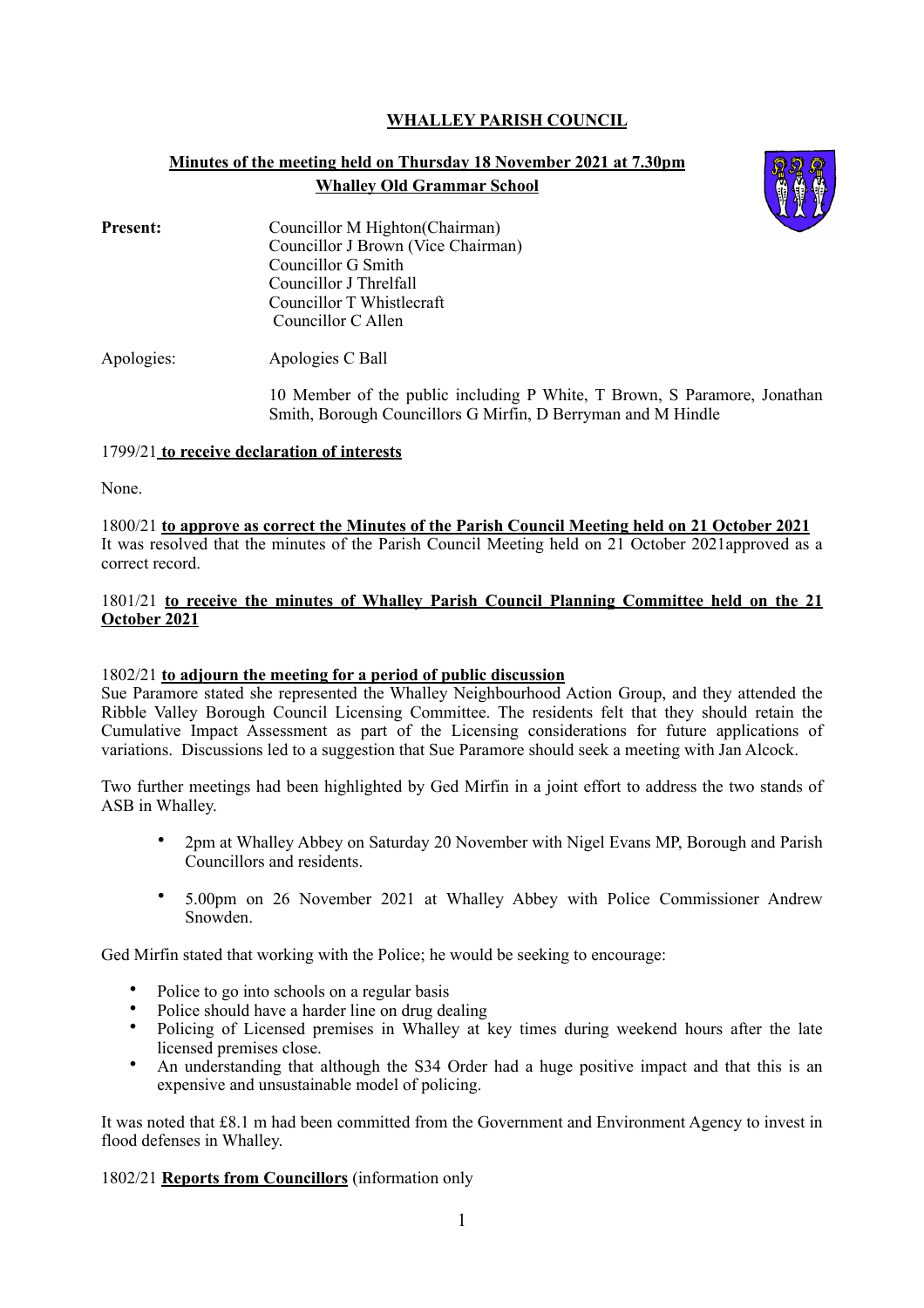Caroline Allen had attended the Ribble Valley Borough Council Meeting on Friday 3 November 2021. She stated it was interesting looking at the perspectives of the agencies. She had received positive feedback from residents in response to the Whalley Parish Council newsletter. She was saddened by the vandalism to the toilets at Vale Gardens and stated that this pattern of behaviour was out of control and of detriment to everyone.

Gill Smith stated she had received positive feedback about the newsletter stating it was informative, interesting, and short. She liked that the newsletter included no advertising. She noted that Network Rail had undertaken vegetation clearing under the viaduct. Consequently, this had a positive effect increasing the light for some residents.

John Threlfall stated that he had reported problems with street lighting. He had been involved in discussions with Ribble Valley Council in terms of the recent vandalism at Vale Garden Toilets. He also stated he had attended the multi-agency meeting on 3 December at Ribble Valley Council regarding ASB in Whalley.

Tracey Whistlecraft congratulated Whalley in Bloom on the recent success. She encouraged people to fill in the personal survey safety being carried online. It is being carried out by UCLAN will hopefully result in changes to make women feel safe.

June Brown had attended the Ribble Valley Licensing Committee to listen to the debate on the review of the Whalley Cumulative Impact consideration as part of licensing applications. She said residents spoke eloquently and did everything they could to make it very clear to Borough Councillors and Council Officers the weekend misery they live through due to late night licensing.

She also attended the ASB meeting on the 5 November 2021. The Parish Council Liaison Committee had also held a meeting. She had attended two Remembrance Services: 6 November 2021 at St Marks on the Merserycare site. She also asked the Clerk to write and thank John Rowbotham for co-ordinating and hosting the event. She attended the Remembrance Service at Whalley Parish Church and accompanied Martin Highton in laying the wreath at the memorial.

Martin Highton reported his attendance at the Remembrance Sunday Service at Whalley and laying the wreath at the memorial at 11am. He said they managed to stop the traffic, but it was difficult. He stated A Ronan was going to ask the MP to put a Private Members Bill to stop traffic around Remembrance events. He stated significant time had been taken up with the Burial Committee. He attended the PCLC, and the Haweswater Aqueduct is still pending. He welcomed the decision by Ribble Valley Borough Council Housing and Health Committee to invest in 800 new public litter bins for the Borough.

He noted the Vera Whitehead Memorial Bench had been installed. Ribble Valley Borough Council had pledged £500 to Platinum Jubilee Events for Whalley.

# 1803/21 **To receive and approve a Tree Report for Whalley Parish Church to fell a Sycamore and note the Permission Granted from Ribble Valley Borough Council to undertake the report**

Martin Highton stated that Churchyard Committee had not been able to meet but that this had to be dealt with. The Parish Council agreed that the works for the removal of the sycamore and replacement arrangements at laid out in the Tree Works Consent Notice. This is part of the ongoing trend for very old and large trees on perimeter wall bordering the public footpath. Roy Cattermole had carried out the last works and he had quoted a price of £850 plus VAT to carry out this work.

# 1804//21 **To consider an application for Co-option onto the vacant post at Whalley Parish Council**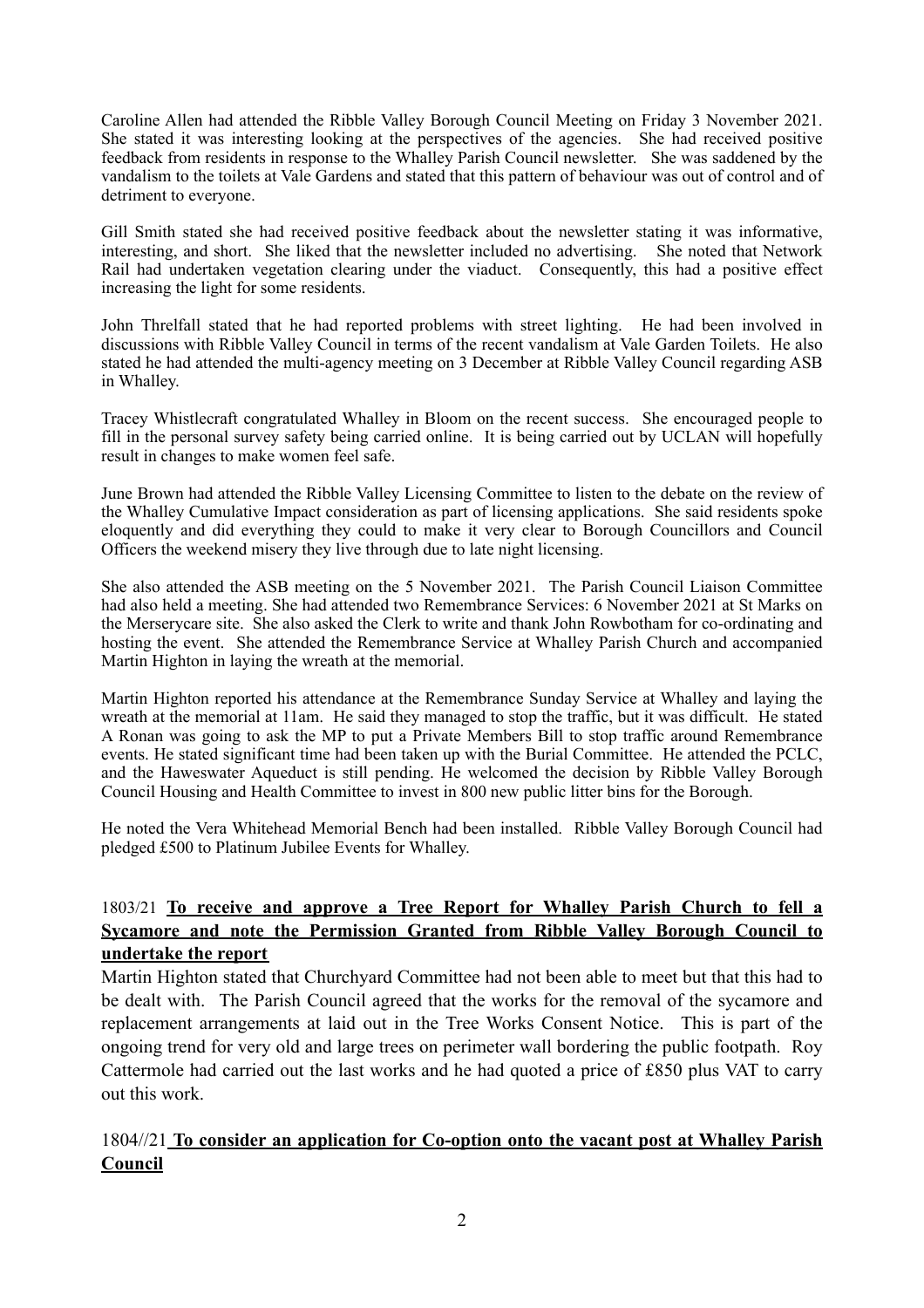The Councillors had received details of the applicant Jonathan Smith beforehand. The applicant introduced himself to the Parish Council and outlined his passion for Whalley and skills that he could bring. A resident and business owner of Whalley he had experience through sport of becoming involved in QE2 Trustee group that delivered a drainage improvement scheme, youth shelter and green gym. The Trust was successful in obtaining public funding under the LEADER Scheme. He felt one of his priorities was to address the problems that are blighting Whalley due to the extension of licensing hours. He also said further work could be done finally finish off the work that has been planned for a Whalley Sports park at the QE2 Playing Fields site. The Parish Council co-opted Jonathan Smith onto Whalley Parish Council.

## 1805/21 **To receive an update on seeking a Licensing Review Hearing regarding Benny's Bar on Accrington Road**.

Martin Highton stated that Application for a Review of a Premises Licence for Benny's Bar was currently on hold, but he had agreed to meet Mr. Ireland the Solicitor acting for Benny Bar. It is hoped that during in December the Clerk and Caroline would seek to resubmit. Some members of the public reported that additional evidence was available, and the Clerk asked them to report this outside the meeting.

#### 1806/21 **To receive an update on the outcome of the ASB Meeting hosted by Ribble Valley Borough Council 4 November 2021**

June Brown, Caroline Allen, and John Threlfall attended the meeting. The next meeting had been 26 November and rescheduled to 3 December 2021. A representative is needed to attend.

#### 1807/21 **To receive an update on the Parish Clerk Vacancy Recruitment Timetable and Selection Process**

It was agreed that the interview panel would be made up of Martin Highton, June Brown, and Gill Smith. The closing date for applications is the 3 December 2021. Martin had already received one applicant and expected more.

## 1808/20 **Authorisation of Accounts. Payments and Receipts and Balances for November 2021**

|                            | <b>NW Curr</b> |
|----------------------------|----------------|
|                            | £              |
|                            |                |
| Webmaintenance             | (27.60)        |
| Salary                     | (737.90)       |
| Home office                | (43.33)        |
| Internet                   | (10.00)        |
| 30 miles @0.45             | (13.50)        |
| Mobile rental              | (5.00)         |
| <b>Newsletter Delivery</b> | (130.00)       |
| Churchyards Tree Report    | (336.00)       |
| QR Code PLP Benches        | (63.73)        |
| Room Hire October          | (30.00)        |